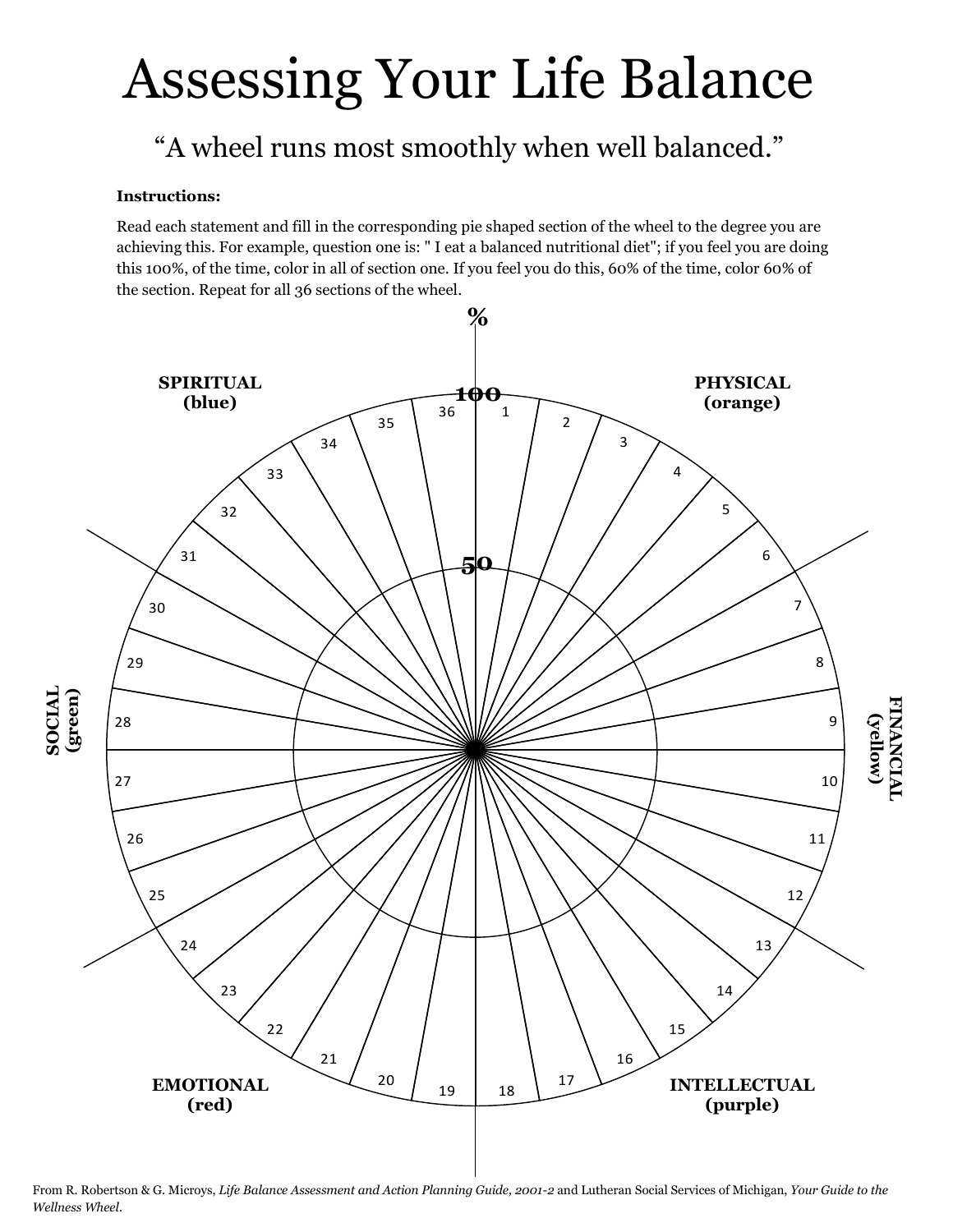# Sections & Statements

#### **Physical: Orange**

- 1. I eat a balanced, nutritional diet.
- 2. I exercise at least three times a week.
- 3. I take responsibility for my physical health.
- 4. I am generally free from illness.
- 5. I have annual check-ups and specific medical checks as prescribed.
- 6. If at all, I use tobacco, alcohol, or prescribed drugs responsibly and moderately.

### **Financial: Yellow**

- 7. I live within my means and take responsibility for my financial decisions.
- 8. My spending and saving habits reflect my values and beliefs.
- 9. I actively plan for periods in my life when I may not have income.
- 10.I pay bills on time and positively manage credit.
- 11. I balance present-day spending with saving for the future.
- 12. I have similar financial beliefs and practices as those with whom I am close.

## **Intellectual: Purple**

- 13. I enjoy learning new skills and information.
- 14. I have positive thoughts (low degree of negativity & cynicism).
- 15. I am generally satisfied with my vocation/major.
- 16. I commit time and energy to professional growth and self-development.
- 17. My work is stimulating, rewarding, and reflects my values.
- 18. I pursue mentally stimulating interests and hobbies.

#### **Emotional: Red**

- 19. I have a sense of control in my life and am able to adapt to change.
- 20.I perceive "problems" as opportunities for growth.
- 21. I am able to comfort or console myself when I am troubled.
- 22.I have a sense of fun and can laugh at myself.
- 23.Others would describe me as emotionally stable.
- 24.I believe I am responsible for my feelings and how I express them.

## **Social: Green**

25.I have at least three people with whom I have a close, trusting relationship.

- 26.I am able to resolve conflicts in all areas of my life.
- 27.I have satisfying social interactions with others.
- 28.I am aware and able to set and respect my own and others' boundaries.
- 29.I am aware of the feelings of others and can respond appropriately.
- 30.I have a sense of belonging to a group or within organizations.

## **Spiritual: Blue**

- 31. I have a sense of meaning and purpose in my life.
- 32.I have a general sense of serenity.
- 33.I am happy with the beliefs I hold.
- 34.I practice prayer, meditation, or engage in some type of reflective growth.
- 35.Principles/ethics/morals provide guides for my life.
- 36.I trust others and am able to forgive others and myself.